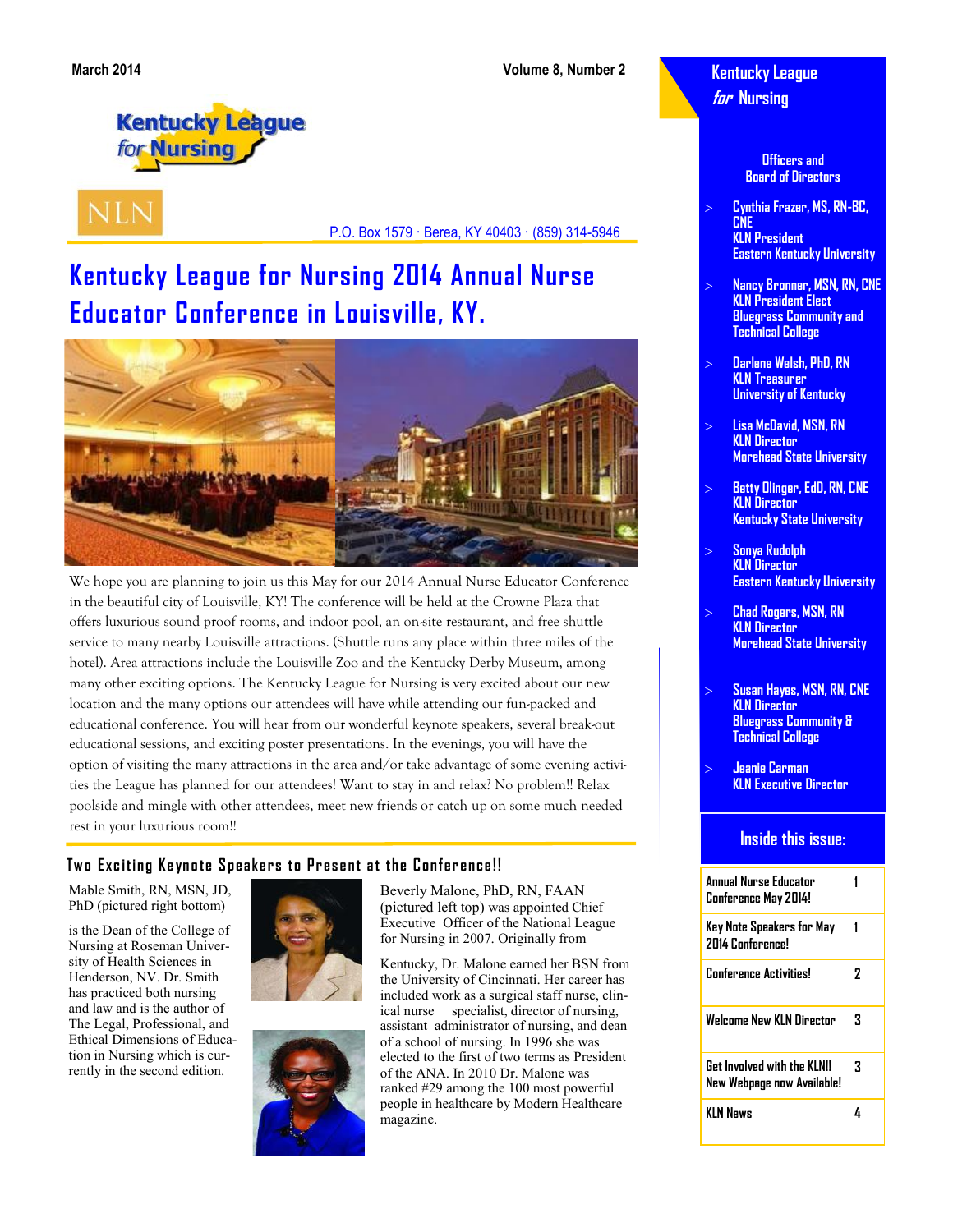# **Join Us on a River Dinner Cruise aboard the Belle of Louisville!!**

# **Thursday, May 15th, 2014**



**The Belle of Louisville** is the oldest operating Mississippi River-style steamboat in the world. Though we know her today as the Belle of Louisville, she was originally named the Idlewild when she was built in 1914 at Pittsburgh, Pennsylvania. She was designed to be a ferry and day packet vessel (for freight work), and was also outfitted for her later career as an excursion boat. Completely paddlewheel-driven with a steel hull that draws only 5' of water, she was able to travel on virtually every navigable inland waterway, earning her the distinction of being the most widely traveled river steamboat in the nation. The Belle was named a National Historic Landmark on June 30, 1989.

Since her berth in 1914, the *Belle of Louisville* has taken over 7 million people for a cruise on America's inland waterways. The Belle is America's last true Mississippi river steamboat still in operation, and she is preparing to celebrate her 100th birthday in October 2014.

**Cost: \$30 per person (Reg. \$42)- Space limited! A special thank you to Elsevier for sponsoring this event!!**

**For more information: Log onto our new website: www.kyleaguenursing.org**



## **Check out all the other exciting adventures Louisville has to offer at: www.gotolouisville.com**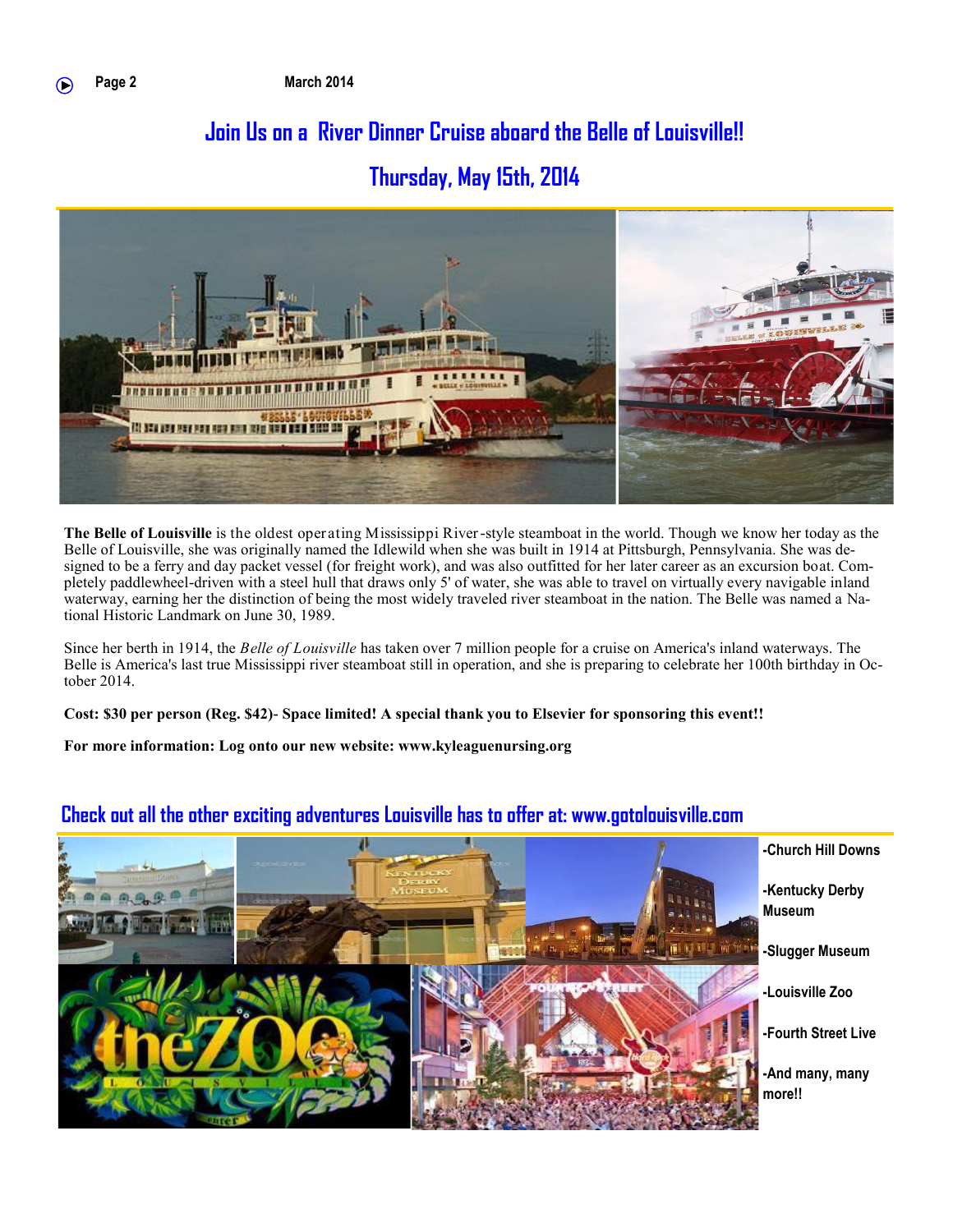#### **Page 3** ∩

**March 2014**



## **The Kentucky League for Nursing!!**

Conference Breakout Sessions!

We are excited to provide many break out sessions once again this year. Enjoy many sessions presented by educators related to areas of concern faced by Nurse Educators today!

We will also have several poster presenters who promise to have interesting displays to share with us and to enlighten us!

This year we also have students returning to present posters! This was a hit last year and it was requested that we include more students this year, so we have done so. We know you will enjoy hearing what students have to say!

We look forward to seeing-and learning—-with you in Louisville!

#### **Check Out Our Brand New Webpage and Stay Connected with the KLN!!**

-Receive up-to-date information regarding the Kentucky League for Nursing

-Annual Conference Information

-Scholarship/Award Criteria and Applications

-Networking

-Become a Member

-Conference Registration and Membership dues easily accepted online!!

#### **WWW.KYLEAGUENURSING.ORG**

There are many opportunities available for you to become involved with the Kentucky League for Nursing:

**Join the KLN!!**

Each year we will be needing volunteers for peer reviewers! Our peer reviewers will review podium and poster abstracts submitted to the League for our Annual Nurse Educator Conference. The reviewer will provide their professional opinion regarding the content being submitted for presentation.

#### **A special thank you to our May 2014 abstract peer reviewers: Jackie Reid, Carole Mattingly, Nikole Hicks, Mary Suzanne White, Laura Durbin, Ann Lyons, and Teresa Villaran!**

The KLN invites student nurses to present at each annual conference! If your nursing students are involved in completing special projects or research, please encourage them to submit a poster presentation proposal to present at our annual conference! What a wonderful opportunity to get your students recognized and provide them a wonderful opportunity to be involved with the KLN!

Pictured right: Heather Thompson (Left) and Olivia Layne (Right), May 2013 Graduates of Morehead State University's Associate Degree Nursing Program, present a poster presentation for their Quality Improvement Project.



## **KLN KORNER!!! Professional Service**

There certainly has been a lot happening with the KLN this year. The location of the conference has changed to Louisville. A new website is up and running and seems to be a success.

These pale in comparison to the biggest success we have experienced— —involvement from you!! It has been a delight to see the response of KLN members to serve! Together, we can all work to move the League forward!

Continue to monitor the Newsletter and the Website for service opportunities. We look forward to hearing from you!

# **Opportunities!!**

#### **Two Board of Directors**

-Attend meetings of the board approximately monthly August – May each year. -Attend and assist at the annual meeting/ convention in May each year. -Assist in planning the annual convention. -Other duties as assigned.

#### **Treasurer**

-Control the funds of the organization. -Report to the Board on the status of the organizations finances at each meeting. -Prepare information tax returns (postcard return) for the IRS annually. -Report payments to individuals via form 1099-MISC as necessary.

#### **Secretary**

-Record accurate minutes of the Board's meetings. -Distribute copies of the minutes to the Board members.

**Looking for Involvement Opportunities in an Organization?**